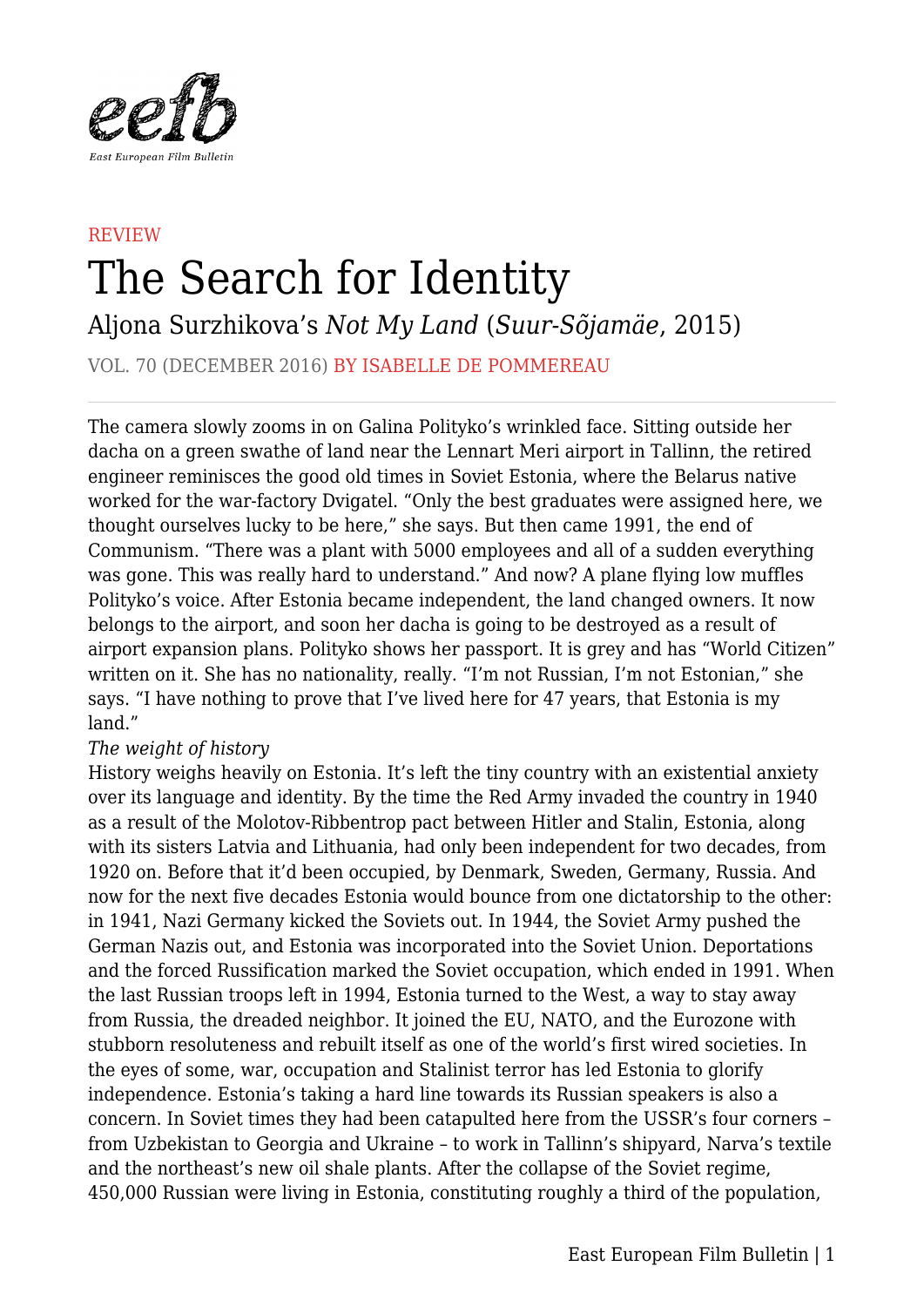up from just 10 percent before 1944. Overnight their status changed, from respected Soviet citizens to resented "occupiers." Only those who had lived in Estonia before 1944 became Estonian citizens; the others had to apply for citizenship and pass an Estonian language exam. Today, roughly 182,000 Russian speakers are Estonian citizens, another 97,000 are Russian citizens, while some 100,000, like Arkadi Kseniya, hold a grey passport, meaning that they are stateless. They tend to form Estonia's underclass. The two communities live peacefully together, albeit in parallel worlds. But simmering tensions occasionally fuse. They did in 2007 when the removal of a Soviet war monument from central Tallinn to the Military Cemetery outside the capital led to alarming rioting among Russian speakers; they did, too, after Russia's annexation of Crimea in 2014. Estonians are impressive in their ability to rally together to celebrate their culture – their independence, language, identity – as they do with Laulupidu, their huge singing festival. But for long the voices of Russian speakers were barely heard. There was little interest, and little talent. Aljona Surzhikova's *Not My Land* represents change. Surzhikova was named Best Young Filmmaker of the Year in 2013 by Estonia's Cultural Endowment for the Arts, a first for a Russian speaker. *Not My Land* "opened cultural borders in the society," the jury concluded. Raivo Vetik, a social scientist at Tallinn University who specializes on the relationship between Russian speakers and ethnic Estonians, says Surzhikova has managed to give credibility to the concerns of Russian speakers – their resentment and sense of alienation. "What those people say is very human," Vetik says. "You see that they suffer, but they are not guilty." And that, in Estonia, is a breakthrough. There is a "sort of genetic code in us Estonians that doesn't let us forgive, and Russian speakers have coded this lost empire feeling," says Marje Jurtshenko, head of acquisition at Estonian Public Broadcasting (ETV), who has worked with Aljona Surzhikova since the mid-2000s. "We think we were occupied, and it not an easy time, but looking at those people in *Not My Land* you start to understand they don't have an easy time either."

## *A new new elite of Estonian Russians*

Surzhikova is part of a new guard of Estonian Russian speakers who are helping fill an identity vacuum among Estonia's Russian speakers. Brought up in Russian speaking worlds but educated at Estonian universities, they have developed their own voice. And their voice differs from the two main political narratives prevailing in Estonia: Putin's narrative that glorifies Russia's imperial past, and Estonia's narrative of European nation states. Their common thread is to bring questions of identity among Russian speakers closer to the mainstream of Estonian society. What does it mean to be a Russian speaker in today's Estonia, 25 years after the Soviet regime collapsed? How do Russian speakers feel about Russia, about Estonia? What defines Estonian-ness? Historian and novelist Andrei Hvostov, who was born to a Siberian father and an Estonian mother, tackled some of these questions in *Passion of Sillamäe*, his hugely successful tale of growing up in – and hating – the closed, secret Soviet military town of Sillamäe, in Estonia's northeast, close to the Russian border. The book, written in Russian but translated into Estonian, German and English, was an effort "to make the Russians understand the Estonians and the other way round," Hvostov said. In the town of his childhood, in Soviet times a high security base where uranium was enriched and plans for the nuclear bomb concocted, Hvostov's father wanted his son to grow up as a Soviet citizen. But Hvostov rebelled, partly by talking to his father in bad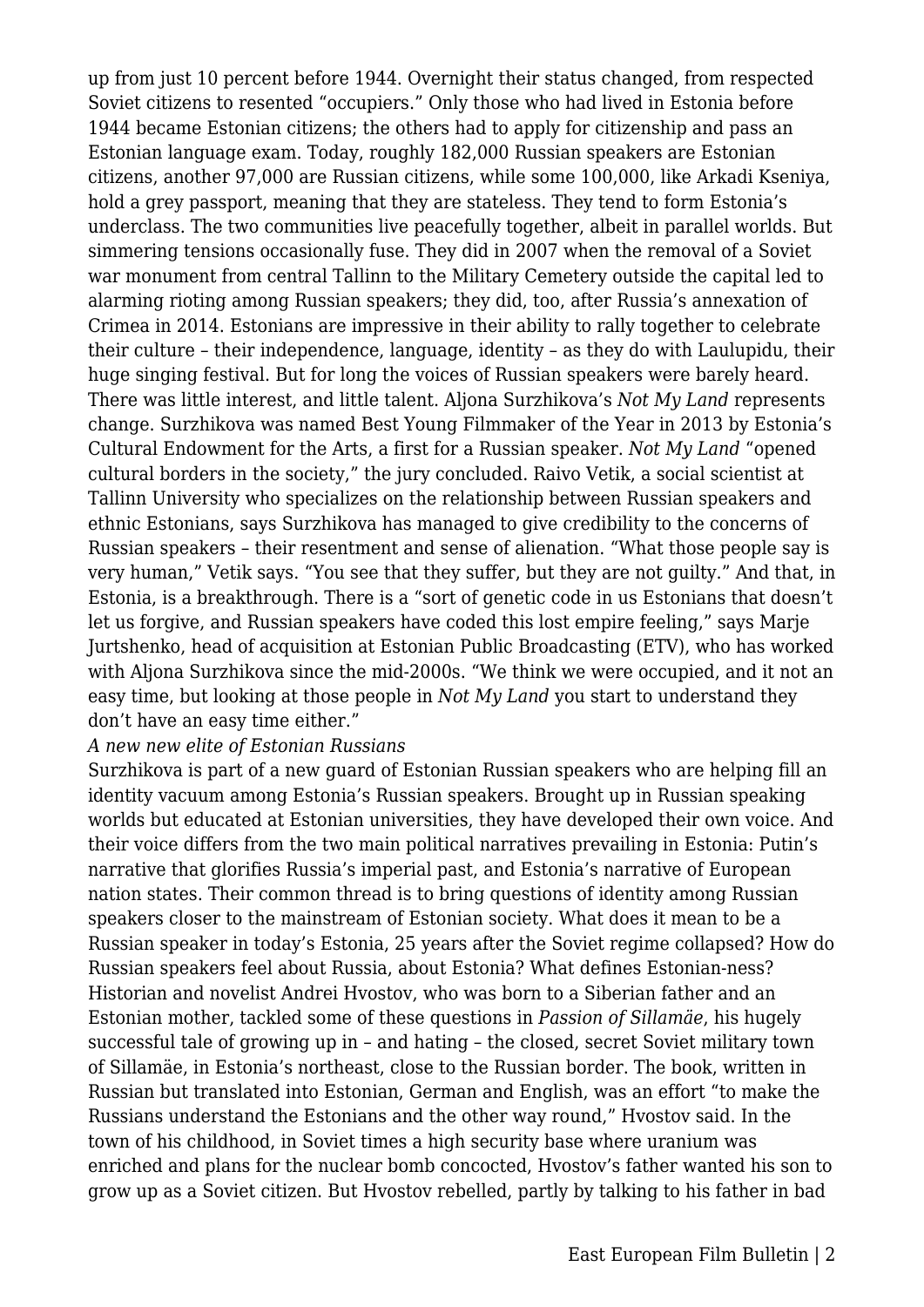Russian, or refusing to join the Pioneers, the Soviet children and youth organization. He became part of an ostracized minority of Estonian speakers in the largely Sovietdominated region, an outcast or a "bastard", as he said, fitting neither into the Russian world nor the 'real Estonia' where his grandmother lived. Today Hvostov hates being labelled a member of Estonia's "Russian minority." Russian speakers no longer form a homogeneous group. They are Russian Estonians, part of a multi-faceted group with many viewpoints. And there is Darja Saar, editor of ETV+, Estonia's first Russianspeaking public television station, who is a civil society activist and journalist. "For too long, Russians were consumers, not actors in society," says Saar. The idea for ETV+ came after the Bronze Night, when officials saw they had to do more to reach out to Russian speakers. But it wasn't until the Ukrainian crisis, in 2015, that the government made it happen. "We want to make Russians visible, make them participate in discussions." Saar has what it takes: he is a former member of the Soviet gymnastics Olympic team in Kazakhstan who moved to Narva, the economat at the Russian border, at 11. She learned Estonian, got her MA in public administration at Tallinn University before becoming an entrepreneur with a foot in the Russian- and Estonian-speaking worlds. At Eesti Energii, the Estonian state energy company close to Narva, she created ENTRUM, a non-profit foundation that matches young people – mostly Russian speakers – with mentors so they can get into the job market more easily. *One of them*

Aljona Surzhikova brings Estonia a unique access to Russian speakers and a quintessentially Slavic openness and emotional voice so that "even if the topic is something simple, it transmits honesty," says Marje Jurtshenko of Estonia's Public Broadcasting. "Slavic people are very open, but you have to talk their own language," Surzhikova says. "If you open up in their language, they open up." She grew up in Lasnamäe, Estonia's biggest Russian enclave, a huge, bleak, sprawling Soviet-era housing community of 130,000 on the outskirts of Tallinn. Her father, an engineer from Odessa, Ukraine, came to Tallinn to work in the shipyard industry. And there, if people have tended to throw their vote around Edgar Savisaar, Tallinn's controversial former mayor, it was because – or in spite of – his known ties with Moscow. "They feel Savisaar is one of them," says Surzhikova. "He (Savisaar) had a "Soviet way of thinking" and knew how to deal with local Russians, how to use money to get votes." Surzhikova was 15 when her father passed the language test allowing him to become an Estonian citizen. That's how she, too, automatically got the citizenship. But Surzhikova's mother, who was born in Uzbekistan, never managed to pass the test. "Mother is sad: she always thinks,'I gave my best years for this country, I gave three children to this country, and I am an alien now," says Surzhikova says. "'Alien' is not a good name. Alien means being from another world." "But I can understand Estonians: They just want to protect their language", she says. "We are so different, we have very different mentalities: the Russians are from a big nation, we think ours is the best. Estonia is a small country, culture, they had a very complicated history."

## *A foot in both worlds*

Unlike many of her Lasnamäe friends, Surzhikova made it into Tallinn University's Baltic Film and Media School, becoming the first Russian speaker to graduate in TV directing (later she also graduated from the St. Petersburg State University of Film and Television). The jump into an all Estonian-society was brutal. "I never wanted my